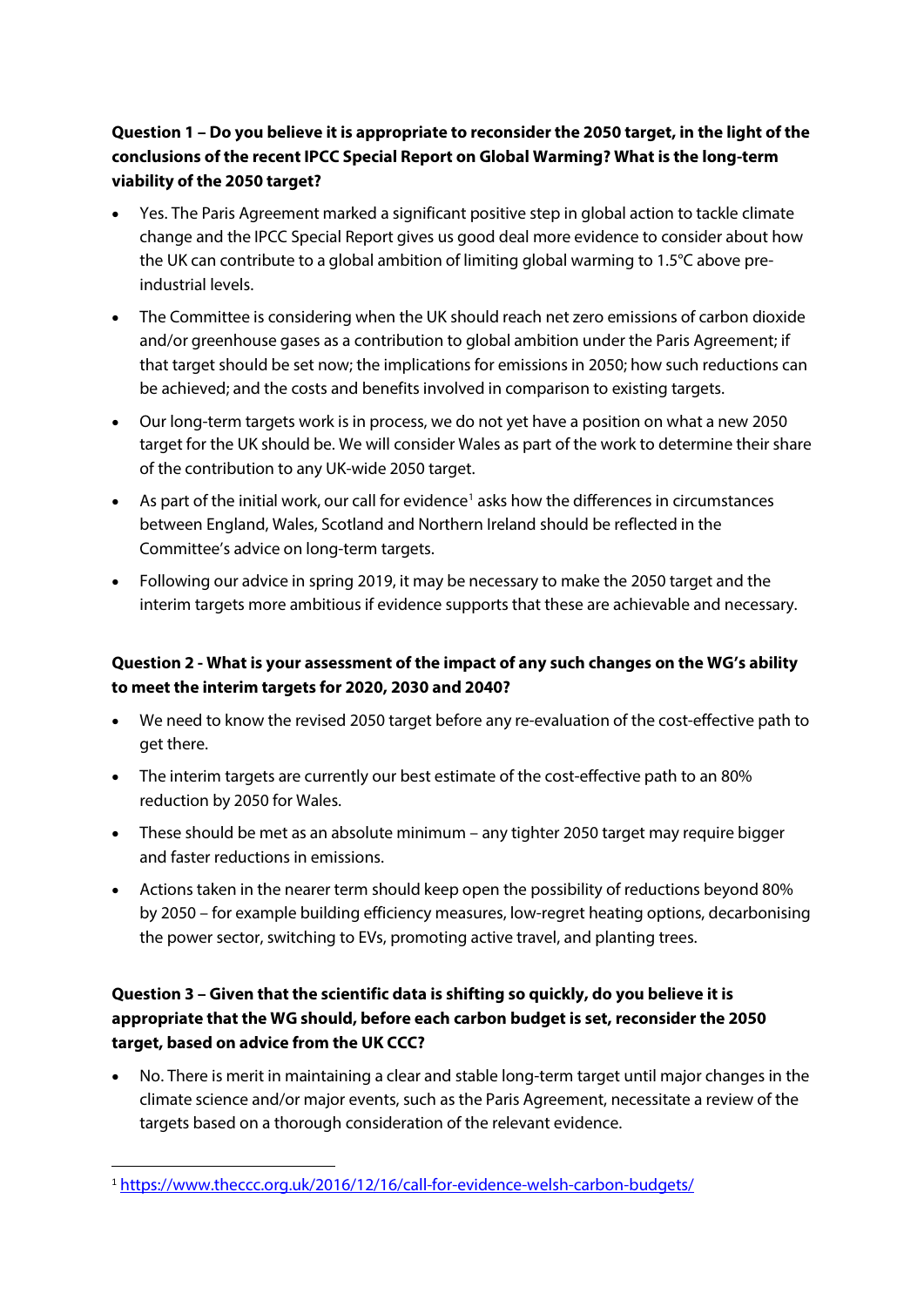**Question 4 - Welsh emissions in 2015 were 19% below 1990 levels. Based on the UK CCC's "business as usual projections", what will the estimated level of emissions be in 2020, expressed as a percentage reduction below 1990 levels?**

- Based on 2015 NAEI inventory and the BAU scenario used to set original Welsh advice, the BAU scenario would be 23% (excluding international aviation and shipping, as we don't have a BAU for this sector).
- We have not updated this evidence to reflect the latest (NAEI, 2018) inventory, although we note that this has revised downwards estimates of emissions reductions since 1990 (e.g. by 2 percentage points for 2015, from 20% below 1990 emissions to 18%).
- For comparison, our cost effective path for an 80% reduction on 1990 levels by 2050 ("central plus" scenario) suggests a 27% reduction on 1990 levels, or 32% if Aberthaw closes. Much of this policy effort to reach the 27% reduction comes from UK government policies (e.g. the increase in the Renewable Transport Fuels Obligation).



#### **Question 5 – Your suggested pathway constitutes a smooth trajectory towards the 2050 target. What are the risks of this approach in comparison to, for example, a steeper initial trajectory, constituting a "front-loading" of emissions reductions?**

- The scenario used in our advice is our best estimate of the cost-effective path which meets the legislated 80% reductions target in 2050. This methodology is in line with the Committee's approach to UK-wide targets.
- This is an outcome of looking at the opportunities to reduce emissions across the economy, including how quickly stocks of vehicles and heating appliances can be turned over. For some sectors, such as power, the reductions are front-loaded due to the amount of coal capacity reaching the end of its lifetime and the availability of low-carbon technologies at low cost.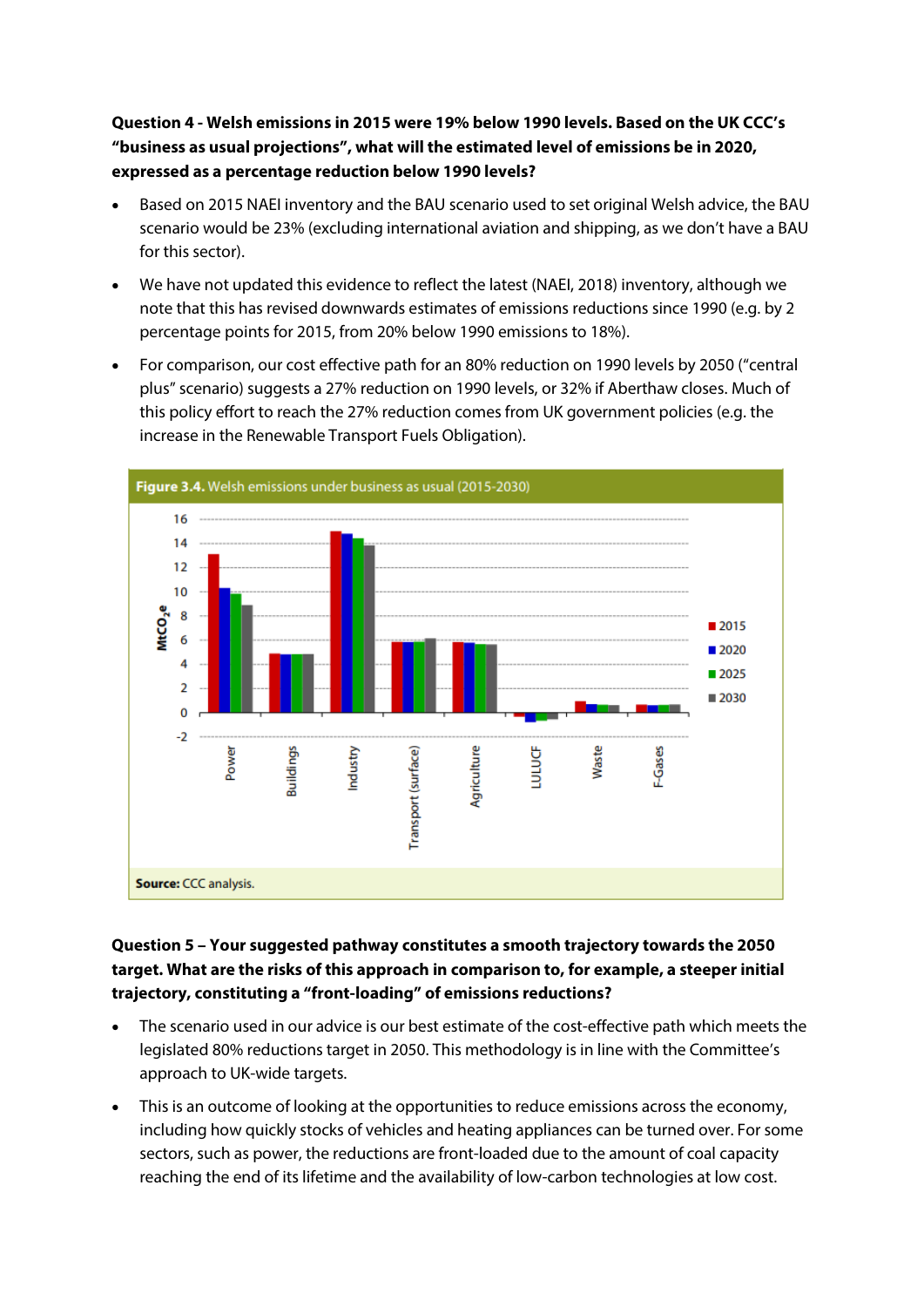- For other sectors, the reductions might be a little back-loaded, as we need to develop markets for new vehicles or heating appliances so that they can comprise the vast majority of sales by 2030 or 2035. It will then take a further say 15 years once all sales are low-carbon for the stock of vehicles and appliances to fully turn over, as fossil vehicles and boilers come to the ends of their lives and are replaced.
- By definition, we think any deviation from the 'cost-effective' path carries a greater cost to society, however the cost-effective path is not a prescriptive path that must be followed, and is one of a range of possible scenarios (Figure 1).
- Whilst our smooth trajectory is the lowest cost approach compared to a 'front-loaded' trajectory, it could make deep reductions more difficult in the long run if long-term options are not developed in parallel.
- It is important to ensure that long-term options are developed alongside the deployment of low-cost options in the short term. Our cost-effective path is designed to balance these two priorities in a cost-effective way.
- It may be that certain aspects of 'front-loading' could also come with much higher costs than the measures in our cost-effective path or suboptimal decisions from a longer-term perspective (e.g. by diverting lots of biomass to domestic heating).

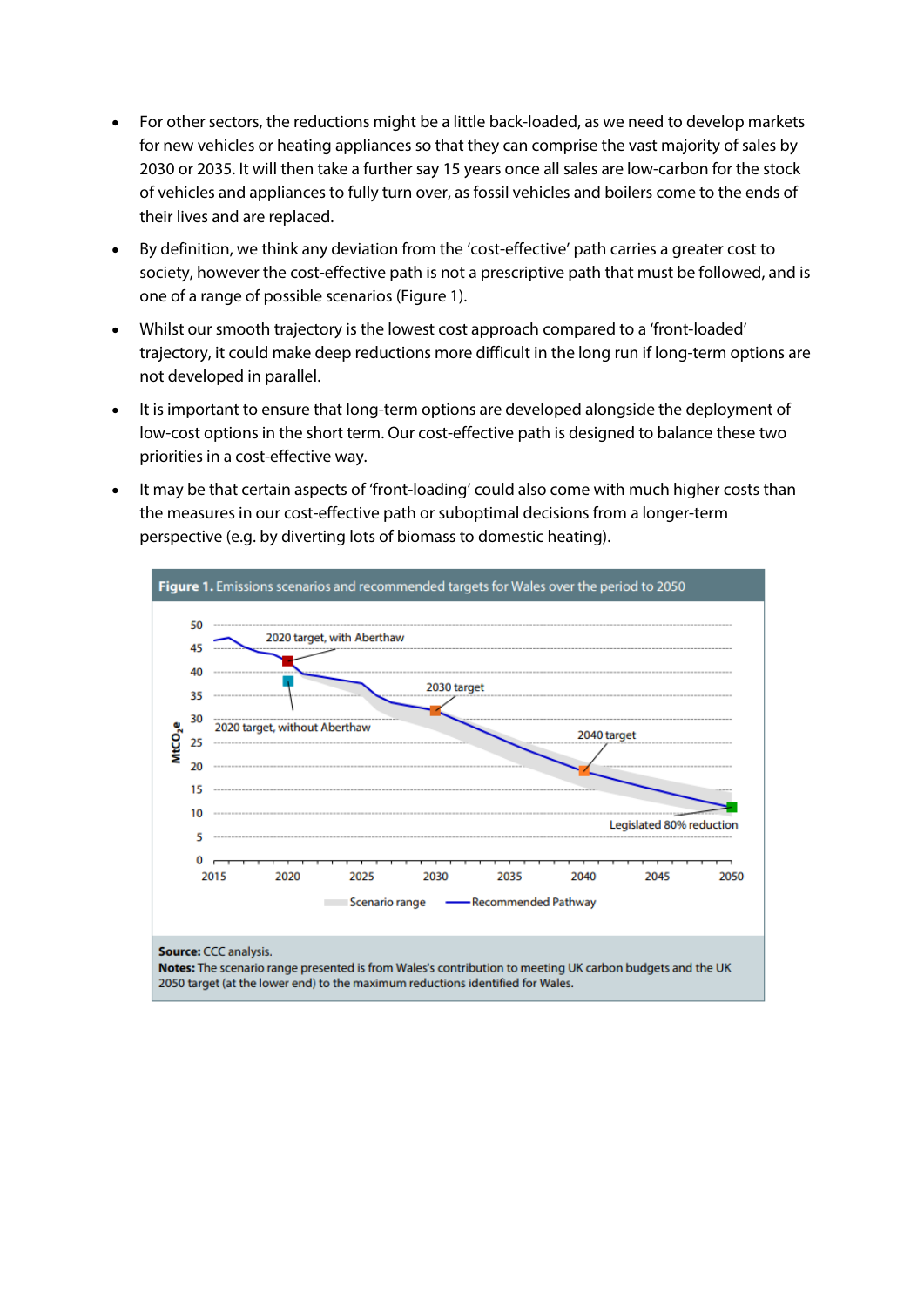**Question 6 - Before it is asked to agree the third carbon budget in 2020, the Assembly will not know whether the first two carbon budgets have been met, due to the reporting requirements of the Environment (Wales) Act. Do you have any views on the timescales set out in the Act?** 

- It makes sense to set carbon budgets well in advance to encourage long-term planning and provide certainty for government, investors, and consumers.
- This is the same approach as the for the UK-wide carbon budgets. The fifth UK carbon budget (2028-2032) was set in July 2016, twelve years in advance, meaning the outcome of the second, third, and fourth carbon budgets were not certain.
- By June 2020, when the third Welsh carbon budget is set, the Assembly will not know whether the first carbon budget has been met, but will have good evidence from the latest inventory about the level of emissions up to at least 2018.
- It will therefore have a good idea of the trajectory and whether Wales is on track to meet its first and second carbon budgets.
- The CCC will provide advice on the third Welsh carbon budget in 2020, which would take into account our recommendations on long-term targets and any decisions on what that means for legislated emissions targets.

# **Question 7: What are the risks and benefits of the Welsh Government's decision to include international aviation and shipping in Welsh emissions targets?**

- International aviation and shipping (IA&S) emissions contribute to climate change and should therefore be included within the scope of national emissions targets, unless there are strong practical considerations which prevent this.
- Given that emissions accounting is based on actual emissions, rather than 'net' emissions used for UK carbon budgets, inclusion of IA&S on the basis of fuel sales presents no practical challenges:
	- $\circ$  For international aviation, the complications that affect inclusion at a UK level relate to emissions targets that are accounted for on a net basis (e.g. the inclusion of aviation in UK targets has been constrained by the geographical scope of aviation included in the EU ETS). As Welsh targets apply to actual emissions, this barrier does not apply.
	- o There is no reason to exclude Wales's share of international shipping emissions from the targets. We have recommended inclusion under UK carbon budgets.
- Accounting for IA&S emissions formally within national emissions targets is clearer and more flexible than excluding them from the framework while taking them into account indirectly, as currently happens under the UK carbon budgets.
- The primary risk is that since Wales does not have devolved control of IA&S policy, a target which includes IA&S is more reliant on UK and international action. However, in setting the carbon budgets for Wales we have not assumed any emissions reductions from Welsh or UK unilateral policy action in these sectors.
- Emissions from IA&S in Wales in 2016 were 1% of total emissions, so their inclusion is unlikely to have a major effect on Wales' performance against economy-wide targets.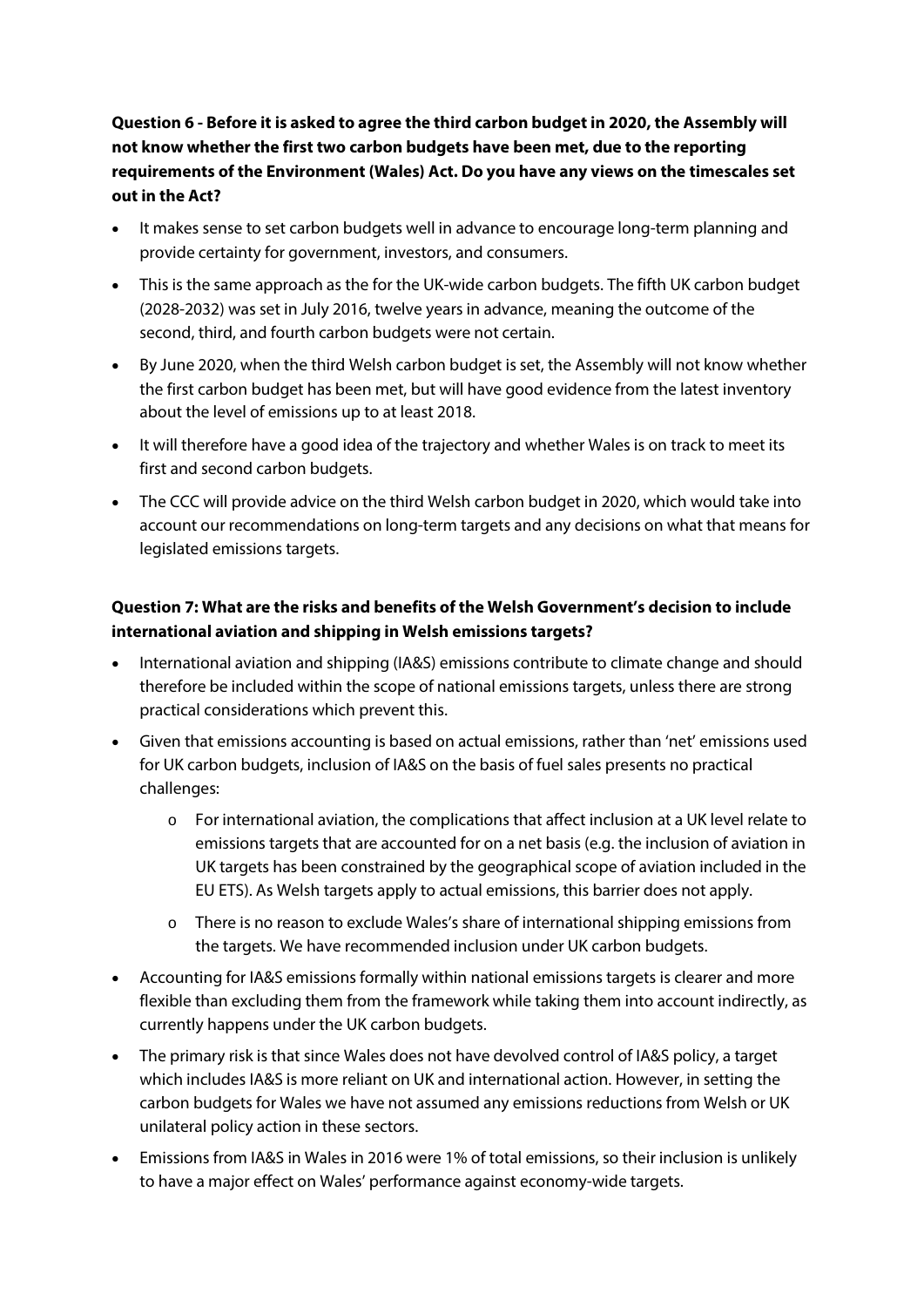# **Question 8: Given that you have said that unplanned use of emissions credits should be small, what is your view of the appropriateness of the 10% limit proposed by Welsh Government?**

- The Committee previously advised that the Welsh Government should not plan to use emissions credits to contribute towards meeting its emissions targets. However, we accepted that their use might be appropriate should Welsh industrial output turn out higher than was assumed when the targets were set.
- We did not recommend placing any specific limit on the use of emissions credits in legislation to allow maximum flexibility for unforeseen circumstances.
- However, there is a statutory duty to specify a limit under the Environment (Wales) Act 2016. For the first Welsh carbon budget period, the Welsh government suggested a maximum limit on offset credits that is equivalent to 10% of the carbon budget.
- The planned first carbon budget will require an average 23% reduction against the 1990 baseline. Based on the latest available emissions data, this target would require annual emissions between 2016 and 2020 to be below 43.3 MtCO<sub>2</sub>e on average.
- A maximum limit of 10% would therefore permit the use of 4.3 MtCO₂e of offset credits per year on average. This would allow flexibility for a 30% increase in annual emissions from industry compared to 2016, to levels not seen since 2001. The Committee therefore believes this limit would provide sufficient flexibility.
- This advice is provided in the context of the statutory duty to set a maximum limit on the use of credits, recognising the relative size of the industrial sector in Wales and the more limited corresponding ability of Wales to reduce emissions in the short term.
- However, we our original advice remains within this legislated limit, it is only appropriate to use credits in specific circumstances such as industrial output being higher than assumed when the targets were set.

## **Question 9: What are your reasons for suggesting that the use of credits should require prior advice from the UK CCC?**

• Offset credits should be used only as a last resort in exceptional circumstances, and the Welsh Government should seek advice from the Committee prior to their use towards meeting emissions targets to ensure that it is an appropriate response to unforeseen circumstances.